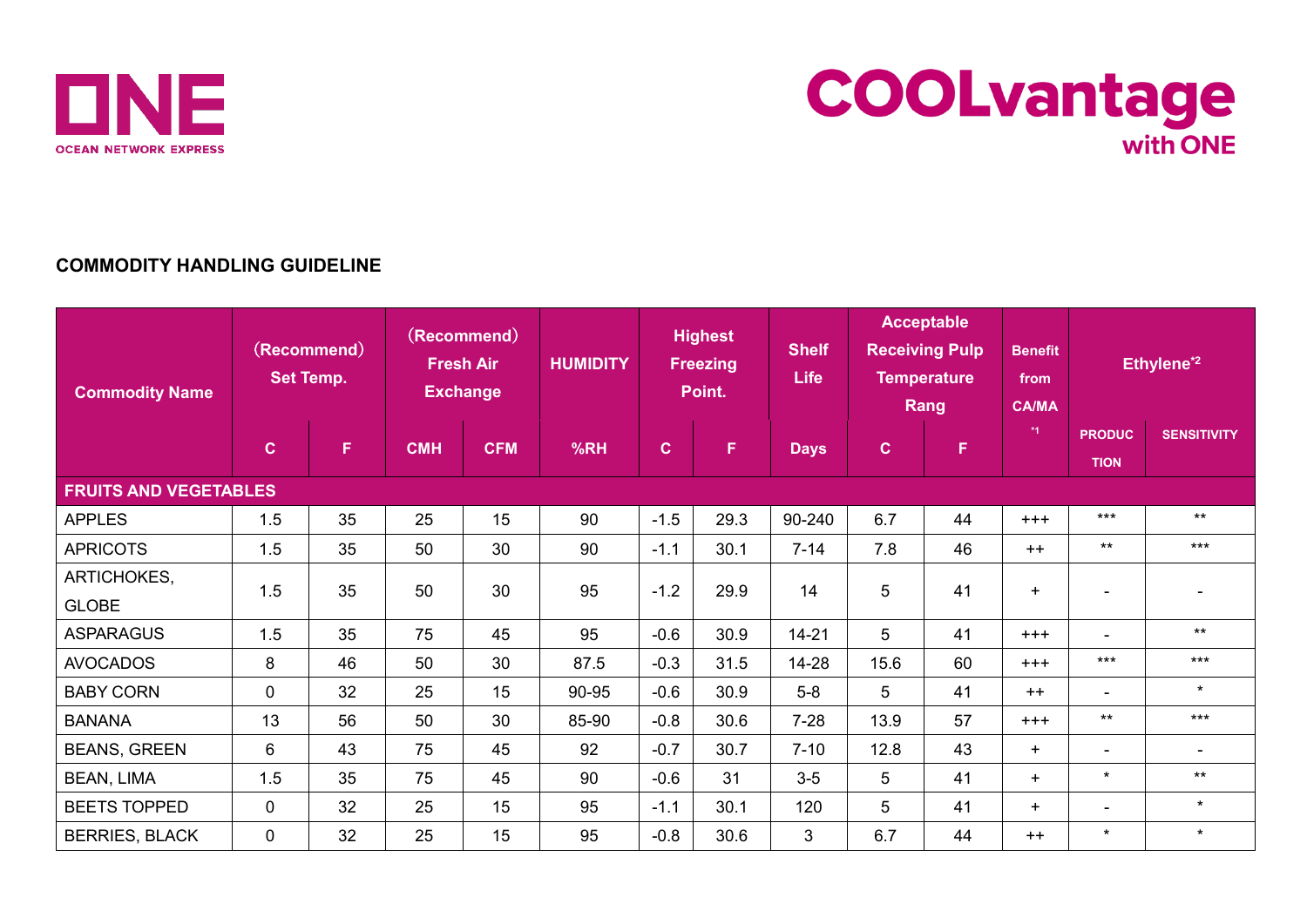| <b>Commodity Name</b>                | (Recommend)<br><b>Set Temp.</b> |    | (Recommend)<br><b>Fresh Air</b><br><b>Exchange</b> |            | <b>Highest</b><br><b>HUMIDITY</b><br><b>Freezing</b><br>Point. |              | <b>Shelf</b><br><b>Life</b> | <b>Acceptable</b><br><b>Receiving Pulp</b><br><b>Temperature</b><br>Rang |              | <b>Benefit</b><br>from<br><b>CA/MA</b> |          | Ethylene <sup>*2</sup>       |                    |
|--------------------------------------|---------------------------------|----|----------------------------------------------------|------------|----------------------------------------------------------------|--------------|-----------------------------|--------------------------------------------------------------------------|--------------|----------------------------------------|----------|------------------------------|--------------------|
|                                      | $\mathbf{C}$                    | F. | <b>CMH</b>                                         | <b>CFM</b> | %RH                                                            | $\mathbf{C}$ | $\mathsf F$                 | <b>Days</b>                                                              | $\mathbf{C}$ | $\mathsf F$                            | $*1$     | <b>PRODUC</b><br><b>TION</b> | <b>SENSITIVITY</b> |
| <b>FRUITS AND VEGETABLES</b>         |                                 |    |                                                    |            |                                                                |              |                             |                                                                          |              |                                        |          |                              |                    |
| <b>BERRIES, BLUE</b>                 | 0                               | 32 | 25                                                 | 15         | 92.5                                                           | $-1.3$       | 29.7                        | $10 - 18$                                                                | 6.7          | 44                                     | $++$     | $\star$                      | $\star$            |
| <b>BERRIES, CRAN</b>                 | $\overline{2}$                  | 36 | 25                                                 | 15         | 92.5                                                           | $-0.9$       | 30.4                        | $21-42$                                                                  | 9.0          | 48                                     |          | $\star$                      | $\star$            |
| <b>BERRIES, DEW</b>                  | $\mathbf 0$                     | 32 | 25                                                 | 15         | 92.5                                                           | $-1.3$       | 29.7                        | 3                                                                        | 6.7          | 44                                     |          | $\star$                      | $\star$            |
| BERRIES, GOOSE                       | $\mathbf 0$                     | 32 | 25                                                 | 15         | 92.5                                                           | $-1.1$       | 30.0                        | 14-28                                                                    | 7.8          | 46                                     |          | $\star$                      | $\star$            |
| <b>BERRIES,</b><br><b>LOGANBLACK</b> | $\mathbf 0$                     | 32 | 25                                                 | 15         | 92.5                                                           | $-1.3$       | 29.7                        |                                                                          | 6.7          | 44                                     |          | $\star$                      | $\star$            |
| <b>BERRIES,</b>                      |                                 |    |                                                    |            |                                                                |              |                             |                                                                          |              |                                        |          |                              |                    |
| <b>RASP BLACK</b>                    | $\mathbf{1}$                    | 34 | 25                                                 | 15         | 92.5                                                           | $-1.1$       | 30.0                        | $2 - 3$                                                                  | 7.8          | 46                                     | $^{+++}$ | $\star$                      | $\star$            |
| <b>BERRIES,</b><br><b>RASP RED</b>   | $\mathbf{1}$                    | 34 | 25                                                 | 15         | 92.5                                                           | $-0.6$       | 30.9                        | $2 - 3$                                                                  | 7.8          | 46                                     | $+ + +$  | $***$                        |                    |
| <b>BERRIES, STRAW</b>                | $\mathbf{1}$                    | 34 | 50                                                 | 30         | 92.5                                                           | $-0.8$       | 30.6                        | $5-7$                                                                    | 7.8          | 46                                     | $^{+++}$ | $\star$                      | $\star$            |
| <b>BERRIES,</b><br>WHORTLE (COW)     | $\mathbf 0$                     | 32 | 25                                                 | 15         | 90-95                                                          |              |                             | 21-28                                                                    | 6.7          | 44                                     |          | $\blacksquare$               |                    |
| <b>BITTER GOURD</b>                  | 9                               | 48 |                                                    |            | 90-95                                                          |              |                             | $2 - 3$                                                                  |              |                                        |          | $\mathbf{r}$                 | $\blacksquare$     |
| <b>BLACK RADISHES</b>                | $\mathbf 0$                     | 32 |                                                    |            | 90-95                                                          |              |                             | 120                                                                      |              |                                        | None     | $\overline{\phantom{a}}$     | $\blacksquare$     |
| <b>BREAD FRUIT</b>                   | 13                              | 55 | 75                                                 | 45         | 85-90                                                          | $\mathbf{0}$ | 32                          | $14 - 21$                                                                |              |                                        |          |                              |                    |
| <b>BROCCOLI</b>                      | $\mathbf 0$                     | 32 | 125                                                | 75         | 90-95                                                          | $-0.9$       | 30.4                        | $7 - 14$                                                                 |              |                                        | $^{+++}$ | $\star$                      | $***$              |
| BROCCORI,<br><b>SPROUTING</b>        | $\mathbf 0$                     | 32 | 75                                                 | 45         | 92.5                                                           | $-0.6$       | 30.9                        | $10 - 14$                                                                | 5            | 41                                     | $++$     | $\star$                      | $***$              |
| <b>BRUSSELLS</b><br><b>SPROUTS</b>   | $\mathbf 0$                     | 32 | 75                                                 | 45         | 92.5                                                           | $-0.8$       | 30.5                        | 21-35                                                                    | 5            | 41                                     | $+$      | $\star$                      | $***$              |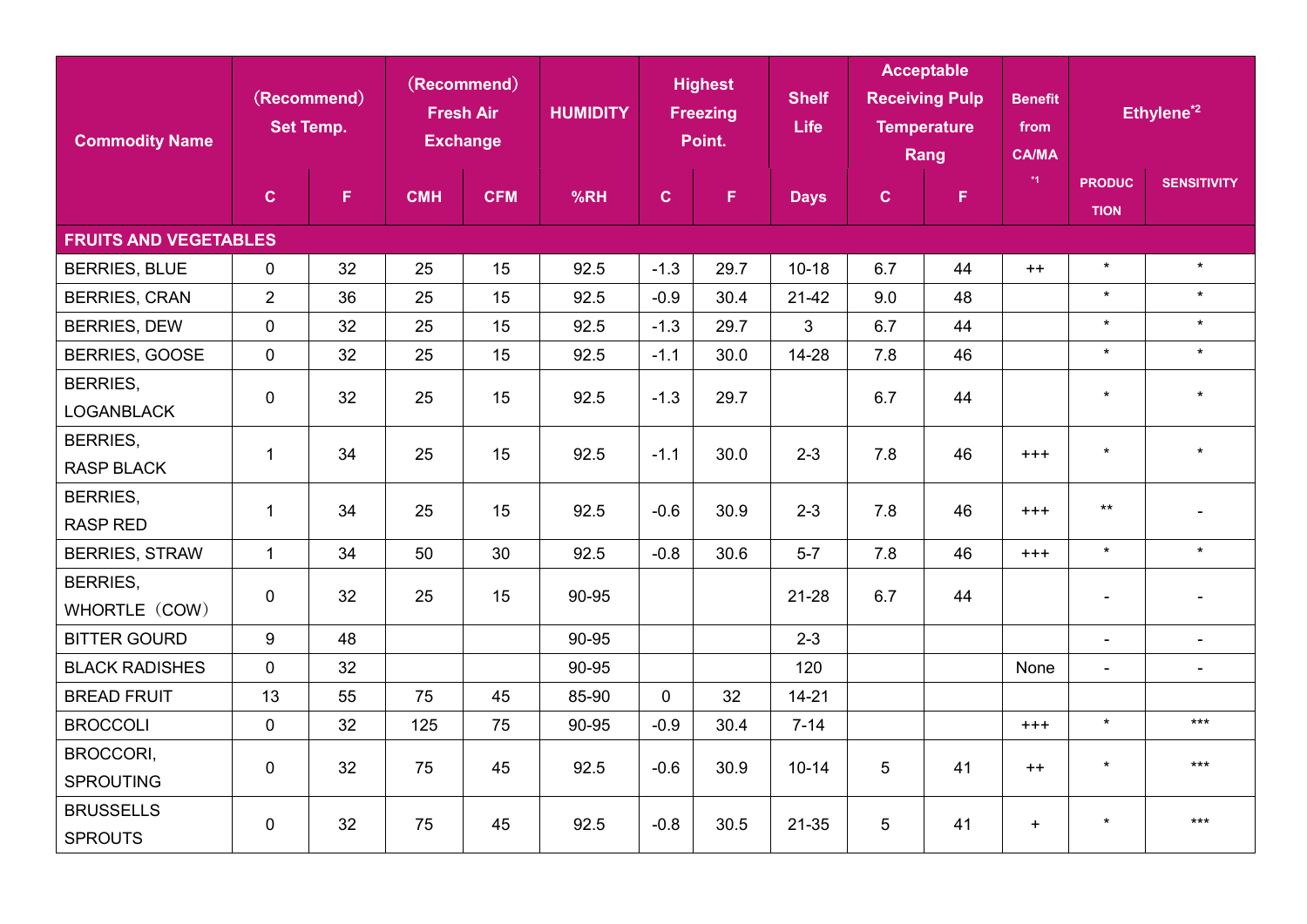| <b>Commodity Name</b>           | (Recommend)<br><b>Set Temp.</b> |    | (Recommend)<br><b>Fresh Air</b><br><b>Exchange</b> |             | <b>HUMIDITY</b> | <b>Highest</b><br><b>Freezing</b><br>Point. |      | <b>Shelf</b><br><b>Life</b> | <b>Acceptable</b><br><b>Receiving Pulp</b><br><b>Temperature</b><br>Rang |    | <b>Benefit</b><br>from<br><b>CA/MA</b> | Ethylene <sup>*2</sup>       |                          |
|---------------------------------|---------------------------------|----|----------------------------------------------------|-------------|-----------------|---------------------------------------------|------|-----------------------------|--------------------------------------------------------------------------|----|----------------------------------------|------------------------------|--------------------------|
|                                 | $\mathbf{C}$                    | F  | <b>CMH</b>                                         | <b>CFM</b>  | %RH             | $\mathbf{C}$                                | F.   | <b>Days</b>                 | $\mathbf{C}$                                                             | F. | $*1$                                   | <b>PRODUC</b><br><b>TION</b> | <b>SENSITIVITY</b>       |
| <b>FRUITS AND VEGETABLES</b>    |                                 |    |                                                    |             |                 |                                             |      |                             |                                                                          |    |                                        |                              |                          |
| CABBAGE,<br><b>CHINESE</b>      | $\mathbf 0$                     | 32 | 75                                                 | 45          | 90-95           | $-0.5$                                      | 31.1 | 30-60                       |                                                                          |    | $+$                                    |                              | $***$                    |
| CABBAGE,<br><b>LATE</b>         | $\mathbf 0$                     | 32 | 75                                                 | 45          | 92.5            | $-0.9$                                      | 30.4 | 90-120                      | 5                                                                        | 41 | $+ + +$                                |                              | $***$                    |
| CARAMBOLA,<br><b>STAR FRUIT</b> | $\overline{5}$                  | 41 | 75                                                 | 45          | 90-95           |                                             |      | 21                          |                                                                          |    |                                        | $\star$                      | $\star$                  |
| <b>CARROTS TOPPED</b>           | $\overline{0}$                  | 32 | 25                                                 | 15          | 92.5            | $-1.4$                                      | 29.5 | 180-240                     | 6.7                                                                      | 44 | $+$                                    | $\star$                      | $\star\star$             |
| <b>CASABA MELONS</b>            | 8.5                             | 47 | $\mathbf 0$                                        | $\mathbf 0$ | 87.5            | $-1.1$                                      | 30.1 | 28-42                       | 18.8                                                                     | 66 | $+$                                    | $\star$                      | $\star$                  |
| <b>CHANTERELLE</b>              | $\mathbf 0$                     | 32 |                                                    |             | 85-90           |                                             |      | 14                          |                                                                          |    |                                        | $\overline{\phantom{a}}$     | $\blacksquare$           |
| <b>CAULIFLOWER</b>              | $\mathbf 0$                     | 32 | 75                                                 | 45          | 92.5            | $-0.8$                                      | 30.6 | 14-28                       | 5                                                                        | 41 | $+$                                    | $\star$                      | $***$                    |
| <b>CELERIAC</b>                 | $\mathbf 0$                     | 32 | 25                                                 | 15          | 92.5            | $-0.9$                                      | 30.4 | 90-120                      | 5                                                                        | 41 | $+$                                    | $\blacksquare$               | $\star$                  |
| <b>CELERY</b>                   | $\mathbf 0$                     | 32 | 75                                                 | 45          | 92.5            | $-0.5$                                      | 31.1 | 30-60                       | 5                                                                        | 41 | $++$                                   | $\star$                      | $***$                    |
| CHERRIES, SOUR                  | $\mathbf 0$                     | 32 | 25                                                 | 15          | 92.5            | $-1.8$                                      | 29.0 | $3 - 7$                     | 6.7                                                                      | 44 | $++$                                   |                              | $\overline{\phantom{a}}$ |
| CHERRIES, SWEET                 | $\mathbf{0}$                    | 32 | 25                                                 | 15          | 92.5            | $-1.8$                                      | 29   | $14 - 21$                   | 6.7                                                                      | 44 | $++$                                   | $\blacksquare$               | $\blacksquare$           |
| <b>CHICORY</b>                  | $\mathbf 0$                     | 32 | 25                                                 | 15          | 90-95           |                                             |      | 24                          |                                                                          |    | $+$                                    | $\blacksquare$               | $\overline{\phantom{a}}$ |
| <b>CLEMENTINE</b>               | $\mathbf 0$                     | 32 | 75                                                 | 45          | 85-90           |                                             |      |                             |                                                                          |    | $++$                                   | $\star$                      | $\blacksquare$           |
| COFFEE, GREEN                   | $\overline{2}$                  | 36 | $\mathbf 0$                                        | $\mathbf 0$ | 82.5            |                                             |      |                             | 5                                                                        | 41 |                                        |                              |                          |
| <b>COLLARDS</b>                 | $\mathbf{1}$                    | 34 | 75                                                 | 45          | 92.5            | $-0.8$                                      | 30.6 | $10 - 14$                   | 5                                                                        | 41 | $+$                                    |                              |                          |
| CORN, SWEET                     | $\mathbf 0$                     | 32 | 25                                                 | 15          | 92.5            | $-0.6$                                      | 30.9 | $5-8$                       | 5                                                                        | 41 | $++$                                   | $\blacksquare$               | $\star$                  |
| <b>CUCUMBER</b>                 | 13                              | 55 | 75                                                 | 45          | 90-95           | $-0.5$                                      | 31.1 | 10                          |                                                                          |    | $+$                                    | $\star$                      | $***$                    |
| <b>CURRANTS</b>                 | 0                               | 32 | 25                                                 | 15          | 92.5            | $-1.0$                                      | 30.2 | $10 - 14$                   | 7.8                                                                      | 46 |                                        | $\star$                      | $\star$                  |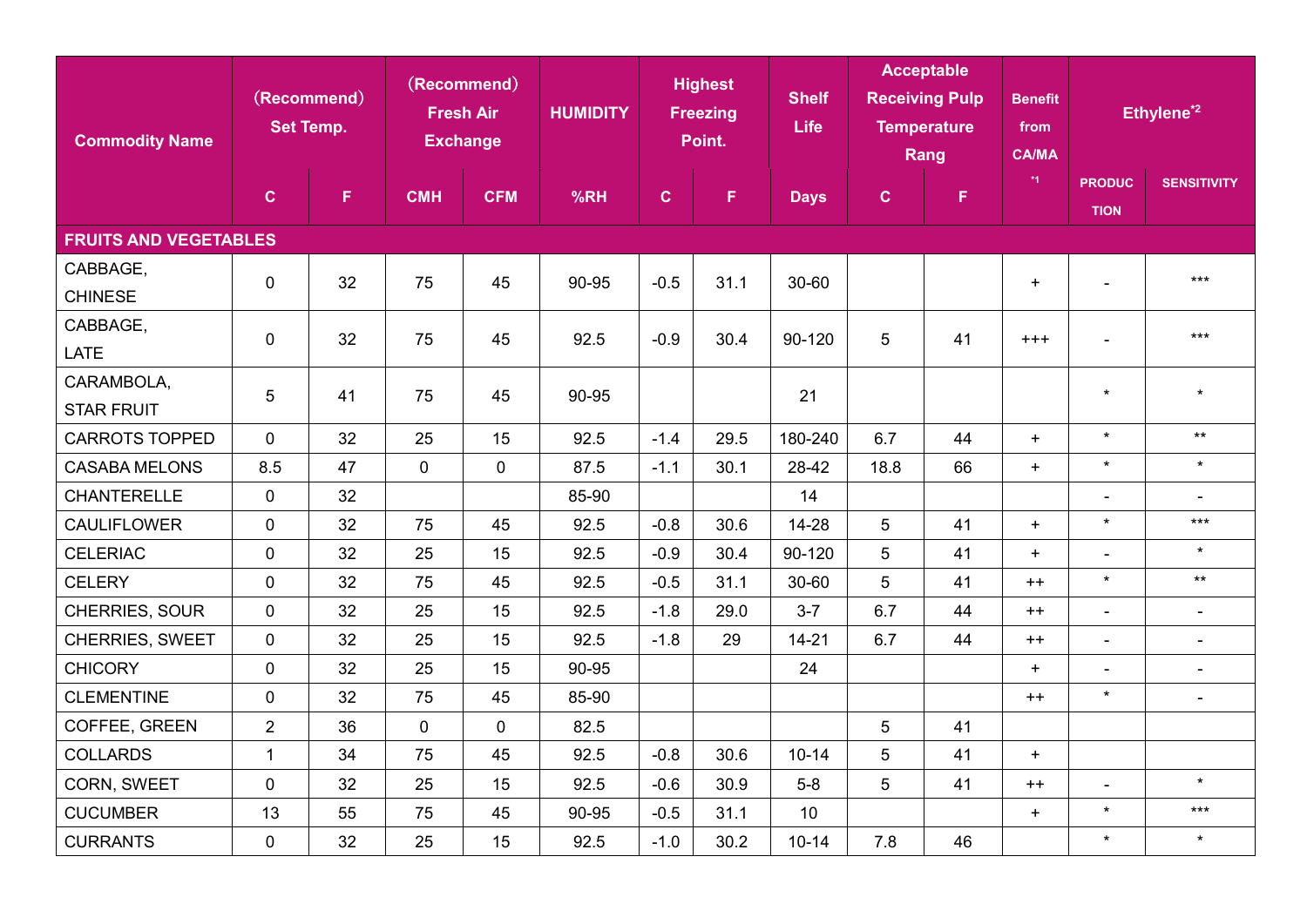| <b>Commodity Name</b>            | (Recommend)<br><b>Set Temp.</b> |    | (Recommend)<br><b>Fresh Air</b><br><b>Exchange</b> |             | <b>HUMIDITY</b> | <b>Highest</b><br><b>Freezing</b><br>Point. |                | <b>Shelf</b><br><b>Life</b> | <b>Acceptable</b><br><b>Receiving Pulp</b><br><b>Temperature</b><br>Rang |    | <b>Benefit</b><br>from<br><b>CA/MA</b> |                              | Ethylene <sup>*2</sup>   |
|----------------------------------|---------------------------------|----|----------------------------------------------------|-------------|-----------------|---------------------------------------------|----------------|-----------------------------|--------------------------------------------------------------------------|----|----------------------------------------|------------------------------|--------------------------|
|                                  | $\mathbf{C}$                    | F. | <b>CMH</b>                                         | <b>CFM</b>  | %RH             | $\mathbf{C}$                                | F.             | <b>Days</b>                 | $\mathbf{C}$                                                             | F  | $*_{1}$                                | <b>PRODUC</b><br><b>TION</b> | <b>SENSITIVITY</b>       |
| <b>FRUITS AND VEGETABLES</b>     |                                 |    |                                                    |             |                 |                                             |                |                             |                                                                          |    |                                        |                              |                          |
| <b>DATES</b>                     | $\mathbf 0$                     | 32 | 25                                                 | 15          | 75              | $-15.7$                                     | 3.7            | 180-360                     | 7.8                                                                      | 46 |                                        | $\blacksquare$               | $\star$                  |
| <b>DURIAN</b>                    | 3.5                             | 38 | 50                                                 | 30          | 85-90           |                                             |                | 42-56                       |                                                                          |    | $++$                                   |                              |                          |
| <b>EGGPLANT</b>                  | 10 <sup>°</sup>                 | 50 | 25                                                 | 15          | 90              | $-0.8$                                      | 30.6           | $7 - 14$                    | 18.5                                                                     | 65 | $+$                                    | $\blacksquare$               | $***$                    |
| ENDIVE, ESCAROLE                 | $\mathbf 0$                     | 32 | 50                                                 | 30          | 92.5            | $-0.1$                                      | 31.9           | 14-28                       | 5                                                                        | 41 | $++$                                   | $\star$                      | $***$                    |
| FIG, DRIED                       | $\mathbf 0$                     | 32 | $\overline{0}$                                     | $\mathbf 0$ | 55              | $\overline{a}$                              | $\overline{a}$ | 270-360                     | 4.5                                                                      | 40 | None                                   |                              |                          |
| FIG, FRESH                       | $\mathbf 0$                     | 32 | 50                                                 | 30          | 87.5            | $-2.4$                                      | 27.6           | $7 - 10$                    | 6.7                                                                      | 44 | $++$                                   | $\star\star$                 | $\star$                  |
| <b>GARLIC, DRY</b>               | $\mathbf{1}$                    | 34 | 25                                                 | 15          | 67.5            | $-0.8$                                      | 30.5           | 180-210                     | 7.8                                                                      | 46 | $++$                                   | $\blacksquare$               | $\overline{\phantom{a}}$ |
| <b>GINGER</b>                    | 13                              | 55 | 25                                                 | 15          | 65              |                                             |                | 90-180                      |                                                                          |    | None                                   | $\blacksquare$               | $\star$                  |
| <b>GRAPEFRUIT</b>                | 12.8                            | 55 | 50                                                 | 30          | 87.5            | $-1.1$                                      | 30.0           | 28-42                       | 15.5                                                                     | 60 | $+$                                    | $\star$                      | $\overline{\phantom{a}}$ |
| <b>GRAPES, VINIFERA</b>          | $-0.6$                          | 31 | 25                                                 | 15          | 92.5            | $-2.1$                                      | 28.1           | 14-56                       | 5.5                                                                      | 42 | $+$                                    | $\overline{\phantom{a}}$     | $\star$                  |
| <b>GRAPE, AMERICAN</b>           | $\mathbf 0$                     | 32 | 25                                                 | 15          | 87.5            | $-1.4$                                      | 29.4           | 30-180                      | 5.5                                                                      | 42 | $+$                                    | $\blacksquare$               | $\star$                  |
| GREENS, LEAFY                    | $\mathbf{1}$                    | 34 | 75                                                 | 45          | 92.5            | $-0.4$                                      | 31.7           | $10 - 14$                   | 5                                                                        | 41 | $+$                                    |                              |                          |
| <b>GUAVAS</b>                    | 13.5                            | 56 | 50                                                 | 30          | 90.0            | $\overline{\phantom{a}}$                    |                | $14 - 21$                   | 15.5                                                                     | 60 | $++$                                   | $\star$                      | $***$                    |
| <b>HONEYDEW</b><br><b>MELONS</b> | 5                               | 41 | 25                                                 | 15          | 87.5            | $-0.9$                                      | 30.3           | 21-28                       | 10                                                                       | 50 | $+$                                    |                              |                          |
| <b>HORSE RADISH</b>              | $\mathbf 0$                     | 32 | 25                                                 | 15          | 90-95           | $-1.8$                                      | 28.8           | 300-360                     |                                                                          |    |                                        |                              | $\star$                  |
| <b>JACK FRUIT</b>                | 13                              | 55 | 75                                                 | 45          | 90              |                                             |                | $14 - 21$                   |                                                                          |    |                                        | $\star\star$                 | $***$                    |
| <b>KIWI FRUIT</b>                | 0.6                             | 33 | 25                                                 | 15          | 90-95           | $-1.3$                                      | 30             | 60-90                       |                                                                          |    | $^{+++}$                               | $\star$                      | $***$                    |
| <b>KUMQUAT</b>                   | 10                              | 50 | 25                                                 | 15          | 90-95           |                                             |                | 14-28                       |                                                                          |    | $+$                                    | $\star$                      | $\blacksquare$           |
| LEEKS, GREEN                     | $\mathbf 0$                     | 32 | 50                                                 | 30          | 92.5            | $-0.7$                                      | 30.7           | 30-90                       | 5                                                                        | 41 | $+$                                    | $\blacksquare$               | $***$                    |
| <b>LEMONS</b>                    | 12.8                            | 55 | 75                                                 | 45          | 87.5            | $-1.7$                                      | 29.4           | 30-180                      | 15.5                                                                     | 60 | $++$                                   | $\star$                      | $\blacksquare$           |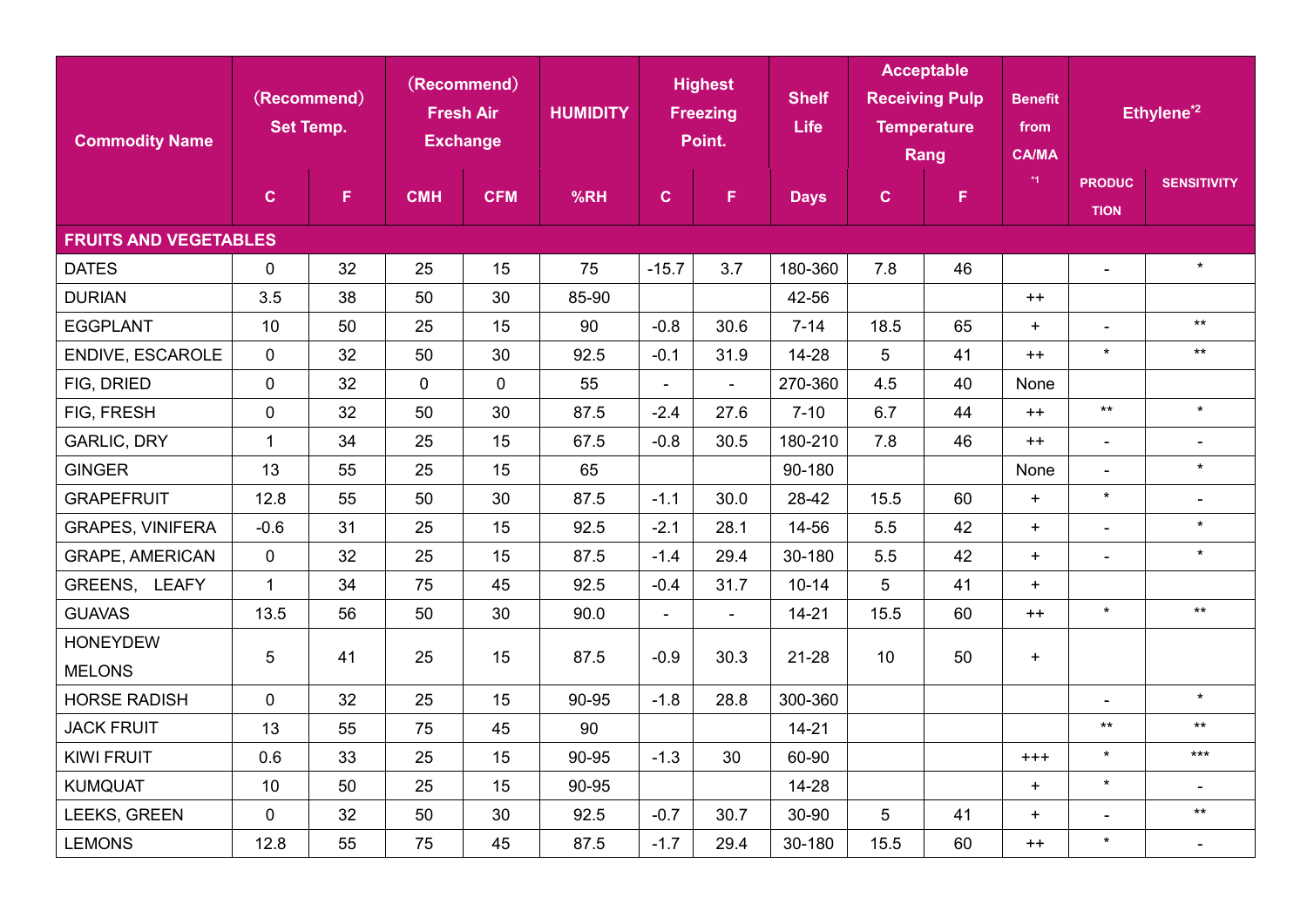| <b>Commodity Name</b>        | (Recommend)<br><b>Set Temp.</b> |    | (Recommend)<br><b>Fresh Air</b><br><b>Exchange</b> |             | <b>Highest</b><br><b>HUMIDITY</b><br><b>Freezing</b><br>Point. |                          | <b>Shelf</b><br><b>Life</b> | <b>Acceptable</b><br><b>Receiving Pulp</b><br><b>Temperature</b><br>Rang |              | <b>Benefit</b><br>from<br><b>CA/MA</b> | Ethylene <sup>*2</sup> |                              |                    |
|------------------------------|---------------------------------|----|----------------------------------------------------|-------------|----------------------------------------------------------------|--------------------------|-----------------------------|--------------------------------------------------------------------------|--------------|----------------------------------------|------------------------|------------------------------|--------------------|
|                              | $\mathbf{C}$                    | F. | <b>CMH</b>                                         | <b>CFM</b>  | %RH                                                            | $\mathbf{C}$             | F.                          | <b>Days</b>                                                              | $\mathbf{C}$ | F.                                     | $*1$                   | <b>PRODUC</b><br><b>TION</b> | <b>SENSITIVITY</b> |
| <b>FRUITS AND VEGETABLES</b> |                                 |    |                                                    |             |                                                                |                          |                             |                                                                          |              |                                        |                        |                              |                    |
| <b>LETTUCE</b>               | $\mathbf 0$                     | 32 | 50                                                 | 30          | 95                                                             | $-0.4$                   | 31.7                        | $14 - 21$                                                                | 5            | 41                                     | $++$                   | $\star$                      | $***$              |
| <b>LIMES</b>                 | 11                              | 52 | 75                                                 | 45          | 87.5                                                           | $-1.6$                   | 29.1                        | 42-56                                                                    | 13.9         | 57                                     | $++$                   | $\star$                      | $\star$            |
| <b>LONGAN</b>                | $\mathbf{1}$                    | 34 |                                                    |             | 90-95                                                          | $-2.4$                   | 27.7                        | 21-35                                                                    |              |                                        | $++$                   |                              |                    |
| <b>LYCHEE</b>                | $\mathbf{1}$                    | 34 | 25                                                 | 15          | 90-95                                                          | $-0.94$                  | 30.3                        | 21-35                                                                    |              |                                        | $++$                   | $***$                        | $***$              |
| <b>MANGOES</b>               | 10                              | 50 | 75                                                 | 45          | 85-90                                                          | $-0.9$                   | 30.4                        | $14 - 21$                                                                |              |                                        | $+$                    | $\star\star$                 | $***$              |
| <b>MANDARINES</b>            | $\mathbf 0$                     | 32 | 75                                                 | 45          | 85-90                                                          | $-1.1$                   | 30.1                        | 56-70                                                                    |              |                                        | $+$                    | $\blacksquare$               | $***$              |
| <b>MANGOSTEEN</b>            | 13                              | 55 | 75                                                 | 45          | 85-90                                                          | $-0.9$                   | 30.4                        | 14-28                                                                    |              |                                        |                        | $\star\star$                 | $***$              |
| <b>MELONS, PERSIAN</b>       | 8.3                             | 47 | 75                                                 | 45          | 87.5                                                           | $-0.8$                   | 30.5                        | $14 - 21$                                                                | 10           | 50                                     | $+$                    | $\star\star$                 | $***$              |
| MELONES,                     | 2.2                             | 36 | 75                                                 | 45          | 87.5                                                           | $-1.2$                   | 29.9                        | $14 - 21$                                                                | 5            | 41                                     | $+$                    | $***$                        | $***$              |
| <b>CANTALOUPE</b>            |                                 |    |                                                    |             |                                                                |                          |                             |                                                                          |              |                                        |                        |                              |                    |
| <b>MUSHROOMS</b>             | $\mathbf{0}$                    | 32 | 25                                                 | 15          | 90                                                             | $-0.9$                   | 30.4                        | $7 - 14$                                                                 | 5            | 41                                     | $++$                   | $\blacksquare$               | $***$              |
| <b>NECTARINES</b>            | $\mathbf 0$                     | 32 | 75                                                 | 45          | 90                                                             | $-0.9$                   | 30.4                        | 14-28                                                                    | 7.8          | 46                                     | $++$                   | $***$                        | $***$              |
| <b>NUTS</b>                  | $\mathbf{1}$                    | 34 | $\mathbf 0$                                        | $\mathbf 0$ | 70                                                             | $\overline{\phantom{0}}$ | $\overline{\phantom{0}}$    |                                                                          | 10           | 50                                     |                        |                              |                    |
| <b>OKRA</b>                  | 10                              | 50 | 50                                                 | 30          | 92.5                                                           | $-1.8$                   | 28.7                        | $7 - 10$                                                                 | 12.8         | 50                                     | $+$                    | $\star$                      | $***$              |
| <b>OLIVES</b>                | 8.5                             | 47 | 75                                                 | 45          | 85-90                                                          | $-1.4$                   | 29.4                        | 28-42                                                                    |              |                                        | $+$                    | $\star$                      | $***$              |
| ONION, DRY                   | $\mathbf 0$                     | 32 | 50                                                 | 30          | 67.5                                                           | $-0.8$                   | 30.6                        | 30-240                                                                   | 5            | 41                                     | $++$                   | $\blacksquare$               | $\star$            |
| ONION, GREEN                 | $\mathbf 0$                     | 32 | 50                                                 | 30          | 92.5                                                           | $-0.9$                   | 30.4                        | 21-28                                                                    | 5            | 41                                     | $+$                    | $\star$                      | $***$              |
| <b>ORANGES</b>               | 2.2                             | 36 | 75                                                 | 45          | 87.5                                                           | $-0.8$                   | 30.6                        | 21-84                                                                    | 7.2          | 45                                     | $+$                    | $\star$                      | $\blacksquare$     |
| <b>PAPAYAS</b>               | 7.2                             | 45 | 75                                                 | 45          | 87.5                                                           | $-0.9$                   | 30.6                        | $7 - 21$                                                                 | 12.2         | 54                                     | $+$                    | $***$                        | $***$              |
| <b>PARSLEY</b>               | $\mathbf 0$                     | 32 | 75                                                 | 45          | 92.5                                                           | $-1.1$                   | 30.0                        | 30-60                                                                    | 5            | 41                                     | $+$                    | $\blacksquare$               | $\blacksquare$     |
| <b>PARSNIPS</b>              | $\mathbf{1}$                    | 34 | 75                                                 | 45          | 92.5                                                           | $-0.9$                   | 30.4                        | 120-180                                                                  | 5            | 41                                     |                        |                              | $***$              |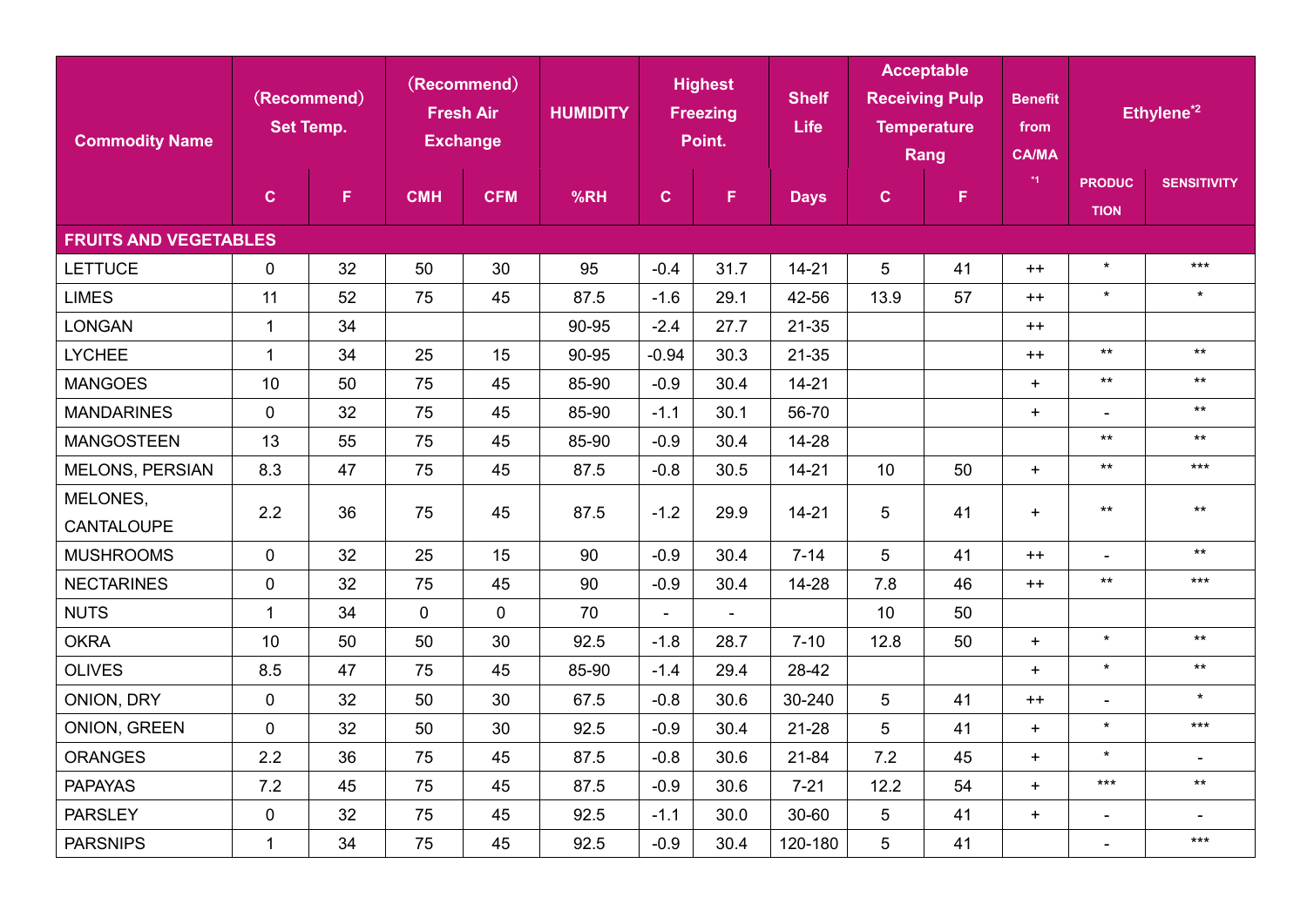| <b>Commodity Name</b>          | (Recommend)<br><b>Set Temp.</b> |    | (Recommend)<br><b>Fresh Air</b><br><b>Exchange</b> |             | <b>Highest</b><br><b>HUMIDITY</b><br><b>Freezing</b><br>Point. |              | <b>Shelf</b><br><b>Life</b> | <b>Acceptable</b><br><b>Receiving Pulp</b><br><b>Temperature</b><br>Rang |              | <b>Benefit</b><br>from<br><b>CA/MA</b> | Ethylene <sup>*2</sup> |                              |                    |
|--------------------------------|---------------------------------|----|----------------------------------------------------|-------------|----------------------------------------------------------------|--------------|-----------------------------|--------------------------------------------------------------------------|--------------|----------------------------------------|------------------------|------------------------------|--------------------|
|                                | $\mathbf C$                     | F. | <b>CMH</b>                                         | <b>CFM</b>  | %RH                                                            | $\mathbf{C}$ | F.                          | <b>Days</b>                                                              | $\mathbf{C}$ | F.                                     | $*1$                   | <b>PRODUC</b><br><b>TION</b> | <b>SENSITIVITY</b> |
| <b>FRUITS AND VEGETABLES</b>   |                                 |    |                                                    |             |                                                                |              |                             |                                                                          |              |                                        |                        |                              |                    |
| <b>PEACHES</b>                 | $\mathbf 0$                     | 32 | 75                                                 | 45          | 90.0                                                           | $-0.9$       | 30.4                        | 14-28                                                                    | 6.7          | 44                                     | $++$                   | $***$                        | $***$              |
| <b>PEARS</b>                   | 0.5                             | 31 | 75                                                 | 45          | 92.5                                                           | $-1.6$       | 29.2                        | 60-210                                                                   | 5            | 41                                     | $++$                   | $***$                        | $***$              |
| PEARS, GREEN                   | $\mathbf{1}$                    | 34 | 75                                                 | 45          | 92.5                                                           | $-0.6$       | 30.9                        | $7 - 21$                                                                 | 5            | 41                                     | $++$                   | $***$                        | $***$              |
| PEPPER, DRY                    | 10                              | 50 | 50                                                 | 30          | 65                                                             | $-0.7$       | 30.7                        | 180                                                                      | 12.8         | 55                                     | $+$                    | $\star$                      | $\star$            |
| PEPPER,<br>CHILI, SWEET        | 10                              | 50 | 50                                                 | 30          | 92.5                                                           | $-0.7$       | 30.7                        | $14 - 21$                                                                | 12.8         | 55                                     | $+$                    | $\star$                      | $***$              |
| PEPPERS,<br><b>SWEET</b>       | 10                              | 50 | 50                                                 | 30          | 92.5                                                           | $-0.7$       | 30.7                        | $10 - 14$                                                                | 12.8         | 55                                     | $+$                    |                              |                    |
| <b>PERSIMMONS</b>              | $\mathbf 0$                     | 32 | 75                                                 | 45          | 90                                                             | $-2.2$       | 28.1                        |                                                                          |              |                                        | $++$                   | $\star$                      | $***$              |
| PINEAPPLES,<br><b>GREEN</b>    | 10                              | 50 | 25                                                 | 15          | 87.5                                                           | $-1.0$       | 30.2                        | $14 - 21$                                                                | 21           | 70                                     | $+$                    | $\star$                      | $\star$            |
| PINEAPPLES,<br><b>RIPE</b>     | 7.2                             | 45 | 25                                                 | 15          | 87.5                                                           | $-1.0$       | 30.2                        | $5 - 7$                                                                  | 10           | 50                                     |                        | $\star$                      | $\star$            |
| <b>PLUMS</b>                   | $\mathbf 0$                     | 32 | 75                                                 | 45          | 92.5                                                           | $-0.8$       | 30.6                        | 14-28                                                                    | 7.8          | 46                                     | $++$                   | $\star\star$                 | $***$              |
| <b>POMEGRANATES</b>            | $\mathbf 0$                     | 32 | 25                                                 | 15          | 90-95                                                          | $-3.0$       | 26.6                        | 60                                                                       | 10.5         | 51                                     | $+$                    | $\star$                      | $\blacksquare$     |
| POTATOES,<br><b>EARLY GROP</b> | 10                              | 50 | 25                                                 | 15          | 90                                                             | $-0.6$       | 30.9                        |                                                                          | 12.8         | 55                                     | $+$                    | $\star$                      | $\star\star$       |
| POTATOES,<br><b>LATE GROP</b>  | 4.4                             | 40 | 25                                                 | 15          | 90                                                             | $-0.6$       | 30.9                        | 150-180                                                                  | 10           | 50                                     | $+$                    | $\star$                      | $***$              |
| POTATOES,<br><b>SWEET</b>      | 13.3                            | 56 | $\mathbf 0$                                        | $\mathbf 0$ | 87.5                                                           | $-1.3$       | 29.7                        | 120-210                                                                  | 18.9         | 66                                     | $+$                    |                              |                    |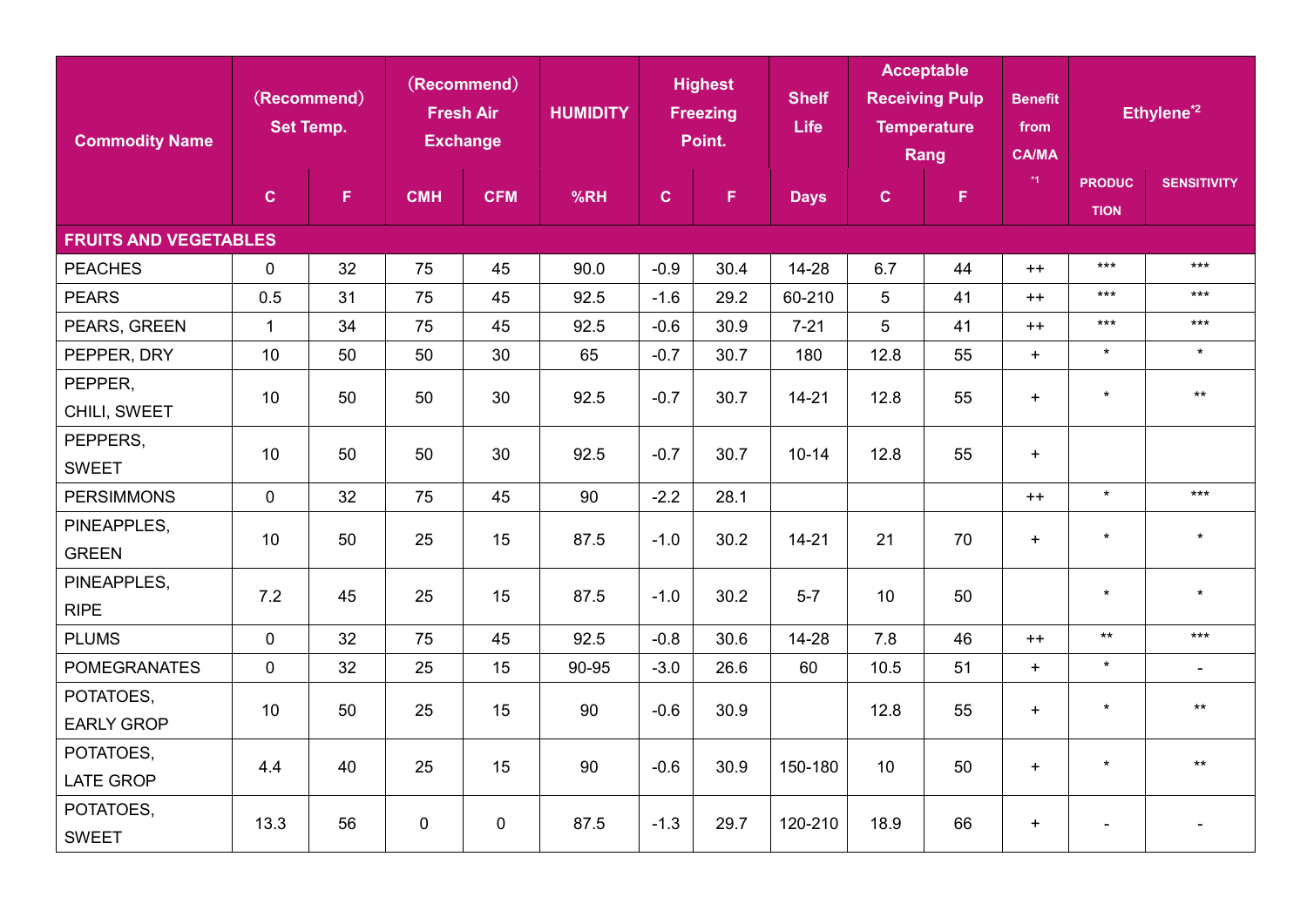| <b>Commodity Name</b>        | (Recommend)<br><b>Set Temp.</b> |      | (Recommend)<br><b>Fresh Air</b><br><b>Exchange</b> |             | <b>Highest</b><br><b>HUMIDITY</b><br><b>Freezing</b><br>Point. |                | <b>Shelf</b><br>Life | <b>Acceptable</b><br><b>Receiving Pulp</b><br><b>Temperature</b><br>Rang |                 | <b>Benefit</b><br>from<br><b>CA/MA</b> |         | Ethylene <sup>*2</sup>       |                          |
|------------------------------|---------------------------------|------|----------------------------------------------------|-------------|----------------------------------------------------------------|----------------|----------------------|--------------------------------------------------------------------------|-----------------|----------------------------------------|---------|------------------------------|--------------------------|
|                              | $\mathbf{C}$                    | F.   | <b>CMH</b>                                         | <b>CFM</b>  | %RH                                                            | $\mathbf{C}$   | F.                   | <b>Days</b>                                                              | $\mathbf{C}$    | $\mathsf F$                            | $*_{1}$ | <b>PRODUC</b><br><b>TION</b> | <b>SENSITIVITY</b>       |
| <b>FRUITS AND VEGETABLES</b> |                                 |      |                                                    |             |                                                                |                |                      |                                                                          |                 |                                        |         |                              |                          |
| <b>QUINCES</b>               | $\mathbf 0$                     | 32   | 75                                                 | 45          | 90                                                             | $-2.0$         | 28.4                 | 60-90                                                                    | 6.7             | 44                                     |         | $\star$                      | $***$                    |
| RADISHES, SPRING             | $\mathbf{0}$                    | 32   | 25                                                 | 15          | 92.5                                                           | $-0.7$         | 30.7                 | 21-28                                                                    | $\overline{5}$  | 41                                     | $+$     | $\overline{\phantom{a}}$     | $\star$                  |
| RADISHES, WINTER             | $\mathbf{0}$                    | 32   | 25                                                 | 15          | 92.5                                                           | $-0.7$         | 30.7                 | 60-120                                                                   | $5\phantom{.0}$ | 41                                     | $+$     | $\blacksquare$               | $\star$                  |
| <b>RHUBARB</b>               | $\mathbf 0$                     | 32   | 25                                                 | 15          | 95                                                             | $-0.9$         | 30.3                 | 14-28                                                                    | 5               | 41                                     |         | $\overline{\phantom{a}}$     | $\overline{\phantom{0}}$ |
| <b>RUTABAGAS</b>             | $\mathbf 0$                     | 32   | 25                                                 | 15          | 92.5                                                           | $-1.1$         | 30                   | 120-180                                                                  | $5\phantom{.0}$ | 41                                     | None    |                              |                          |
| <b>SATSUMA ORANGE</b>        | $\overline{4}$                  | 39.2 | 75                                                 | 45          | 85-90                                                          |                |                      | 56-84                                                                    |                 |                                        | $+$     |                              |                          |
| <b>SALSIFY</b>               | $\mathbf 0$                     | 32   | 25                                                 | 15          | 92.5                                                           | $-1.1$         | 30                   | 60-120                                                                   | 5               | 41                                     | $+$     | $\overline{\phantom{0}}$     | $\star$                  |
| SEED, VEGETABLE              | $\mathbf{1}$                    | 34   | $\overline{0}$                                     | $\mathbf 0$ | 50                                                             | $\blacksquare$ | $\blacksquare$       | 300-360                                                                  | 10              | 50                                     |         |                              |                          |
| <b>SPINACH</b>               | $\mathbf 0$                     | 32   | 25                                                 | 15          | 92.5                                                           | $-0.3$         | 31.5                 | $10 - 14$                                                                | 5               | 41                                     | $++$    | $\blacksquare$               | $***$                    |
| SQUASH, SUMMER               | 10                              | 50   | 50                                                 | 30          | 90                                                             | $-0.5$         | 31.1                 | $7 - 14$                                                                 | 15.6            | 60                                     |         | $\star$                      | $***$                    |
| <b>SQUASH, WINTER</b>        | 12.2                            | 54   | <b>FULL</b>                                        | <b>FULL</b> | 72.5                                                           | $-0.8$         | 30.6                 | 60-90                                                                    | 21.1            | 70                                     | $+$     | $\star$                      | $***$                    |
| <b>TANGERINES</b>            | 3.3                             | 38   | 75                                                 | 45          | 87.5                                                           | $-1.1$         | 30                   | 14-28                                                                    | $6\phantom{1}$  | 43                                     | $+$     | $\overline{a}$               | $***$                    |
| <b>TARO</b>                  | 13                              | 55   |                                                    |             | 85-90                                                          | $-0.9$         | 30.3                 | 42-120                                                                   |                 |                                        | None    | $\blacksquare$               | $\overline{\phantom{a}}$ |
| TOMATO, GREEN                | 13                              | 55   | 75                                                 | 45          | 85-90                                                          | $-0.5$         | 31                   | $7 - 21$                                                                 |                 |                                        | $+$     | $\star$                      | $***$                    |
| TOMATO, RIPE                 | 8                               | 46   | 75                                                 | 45          | 85-90                                                          | $-0.5$         | 31                   |                                                                          |                 |                                        | $++$    | $***$                        | $\star$                  |
| <b>WATERMELONS</b>           | 10                              | 50   | 25                                                 | 15          | 82.5                                                           | $-0.4$         | 30                   | $14 - 21$                                                                | 12.8            | 55                                     | None    | $\star$                      | $***$                    |
|                              |                                 |      |                                                    |             |                                                                |                |                      |                                                                          |                 |                                        |         |                              |                          |
|                              |                                 |      |                                                    |             |                                                                |                |                      |                                                                          |                 |                                        |         |                              |                          |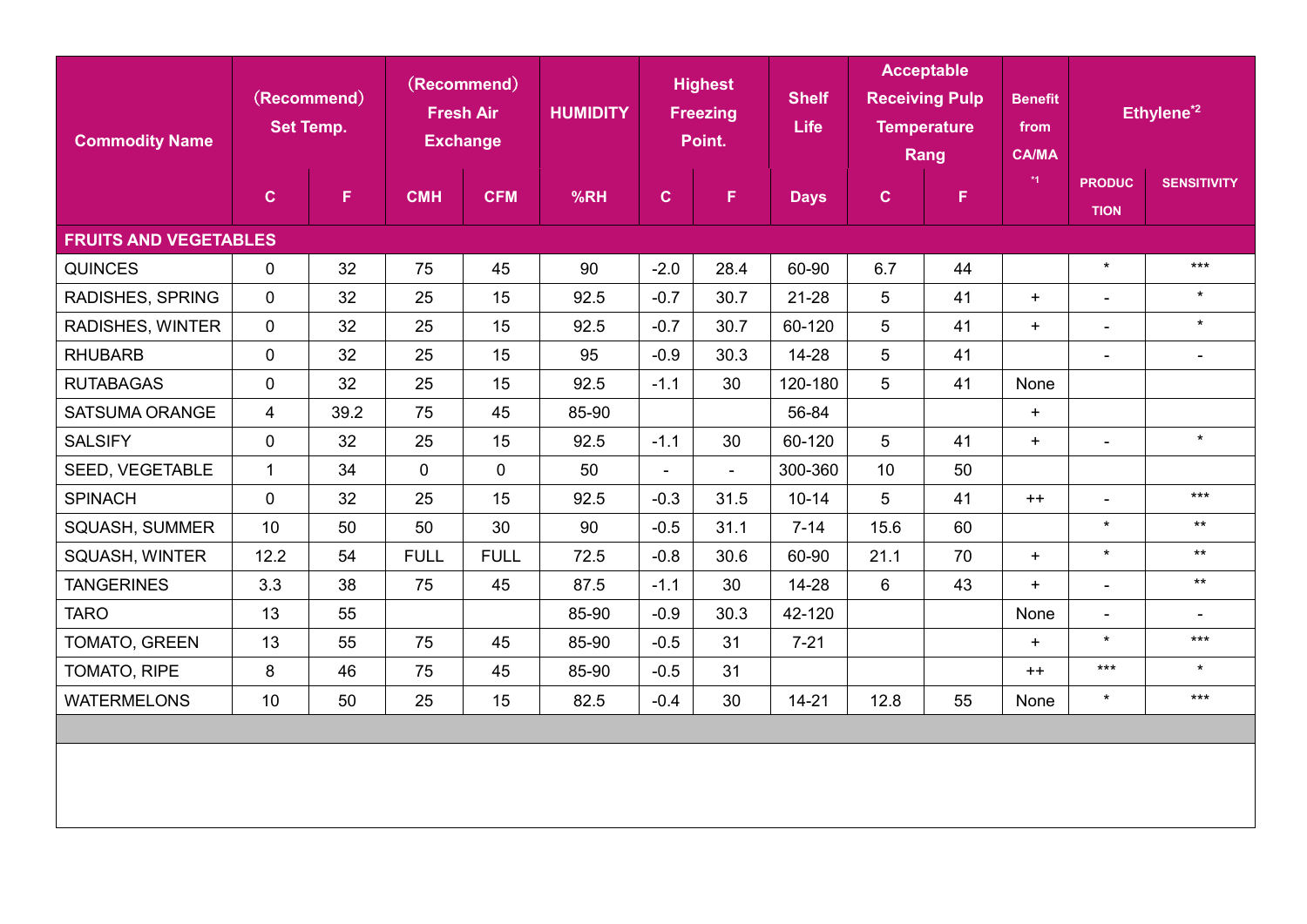| <b>Commodity Name</b>        | (Recommend)<br><b>Set Temp.</b> |    | (Recommend)<br><b>Fresh Air</b><br><b>Exchange</b> |                          | <b>Highest</b><br><b>HUMIDITY</b><br><b>Freezing</b><br>Point. |                          | <b>Shelf</b><br><b>Life</b> | <b>Acceptable</b><br><b>Receiving Pulp</b><br><b>Temperature</b><br>Rang |                | <b>Benefit</b><br>from<br><b>CA/MA</b> |      | Ethylene <sup>*2</sup>       |                    |
|------------------------------|---------------------------------|----|----------------------------------------------------|--------------------------|----------------------------------------------------------------|--------------------------|-----------------------------|--------------------------------------------------------------------------|----------------|----------------------------------------|------|------------------------------|--------------------|
|                              | $\mathbf C$                     | F  | <b>CMH</b>                                         | <b>CFM</b>               | %RH                                                            | $\mathbf C$              | F.                          | <b>Days</b>                                                              | $\mathbf C$    | $\mathsf F$                            | $*1$ | <b>PRODUC</b><br><b>TION</b> | <b>SENSITIVITY</b> |
| <b>DAIRY PRODUCTS</b>        |                                 |    |                                                    |                          |                                                                |                          |                             |                                                                          |                |                                        |      |                              |                    |
| ORANGE, JUICE                | 0.0                             | 32 | $\pmb{0}$                                          | $\pmb{0}$                | $\blacksquare$                                                 | $\overline{\phantom{0}}$ | $\overline{\phantom{a}}$    | $21-42$                                                                  | 1.7            | 35                                     |      |                              |                    |
| POPCORN,<br><b>UNPOPPED</b>  | 1.0                             | 34 | $\blacksquare$                                     | $\overline{\phantom{a}}$ | 85                                                             | $\overline{\phantom{a}}$ | $\overline{\phantom{a}}$    | 28-42                                                                    | 4.4            | 40                                     |      |                              |                    |
| <b>BEER, KEG</b>             | $\overline{2}$                  | 35 | $\overline{0}$                                     | $\mathbf 0$              | $\blacksquare$                                                 | $-2.2$                   | 28                          | 21-56                                                                    | $\overline{7}$ | 45                                     |      |                              |                    |
| <b>BEER, BARRELLED</b>       | 3.0                             | 37 | $\overline{0}$                                     | $\pmb{0}$                | $\overline{\phantom{a}}$                                       | $-2.2$                   | 28                          | $\overline{\phantom{0}}$                                                 | 4.5            | 40                                     |      |                              |                    |
| <b>BREAD</b>                 | $-18$                           | 0  | $\overline{0}$                                     | $\pmb{0}$                | $\blacksquare$                                                 | $\overline{\phantom{a}}$ | $\blacksquare$              | 21-91                                                                    | $-15$          | 5                                      |      |                              |                    |
| COCOA                        | $\mathbf 0$                     | 32 | $\overline{0}$                                     | $\mathbf 0$              | 50-70                                                          | $\blacksquare$           | $\overline{\phantom{0}}$    | 360                                                                      | $\blacksquare$ | $\overline{\phantom{a}}$               |      |                              |                    |
| <b>COCONUTS</b>              | $\mathbf{1}$                    | 34 | $\overline{0}$                                     | $\pmb{0}$                | 82.5                                                           | $-0.8$                   | 29.0                        |                                                                          | 7.8            | 46                                     |      |                              |                    |
| <b>CHEESE</b>                |                                 |    |                                                    |                          |                                                                |                          |                             |                                                                          |                |                                        |      |                              |                    |
| <b>CHEDDAR</b>               | $\mathbf 0$                     | 32 | $\overline{0}$                                     | $\mathbf 0$              | 65-70                                                          | $-13$                    | 8                           | 540                                                                      | $5\phantom{1}$ | 41                                     |      |                              |                    |
| CHEDDAR,<br><b>PROCESSED</b> | 4                               | 40 | $\mathbf 0$                                        | $\mathbf 0$              | 65-70                                                          | $-7$                     | 19                          | 360                                                                      | 9              | 48                                     |      |                              |                    |
| <b>CHEDDAR GRATED</b>        | $\overline{4}$                  | 40 | $\overline{0}$                                     | $\mathbf 0$              | 65-70                                                          | $\blacksquare$           | $\overline{\phantom{0}}$    | 360                                                                      | 9              | 48                                     |      |                              |                    |
| <b>HONEY</b>                 | 10                              | 50 | $\overline{0}$                                     | $\pmb{0}$                | $\overline{\phantom{a}}$                                       | $\overline{\phantom{0}}$ | $\overline{\phantom{a}}$    | 360                                                                      | 15             | 59                                     |      |                              |                    |
| <b>MILK</b>                  |                                 |    |                                                    |                          |                                                                |                          |                             |                                                                          |                |                                        |      |                              |                    |
| <b>GRADE A</b>               | $\mathbf 0$                     | 32 | $\overline{0}$                                     | $\pmb{0}$                | $\overline{\phantom{a}}$                                       | $-0.1$                   | 31                          | 60-120                                                                   | 5              | 41                                     |      |                              |                    |
| <b>EVAPORATED</b>            | 4                               | 40 | $\mathbf 0$                                        | $\pmb{0}$                | $\overline{\phantom{a}}$                                       | $-1.4$                   | 29.5                        | 720                                                                      | 9              | 48                                     |      |                              |                    |
| <b>CONDENSED</b>             | $\overline{4}$                  | 40 | 0                                                  | $\pmb{0}$                | $\blacksquare$                                                 | $-15$                    | 5                           | 450                                                                      | 9              | 48                                     |      |                              |                    |
|                              |                                 |    |                                                    |                          |                                                                |                          |                             |                                                                          |                |                                        |      |                              |                    |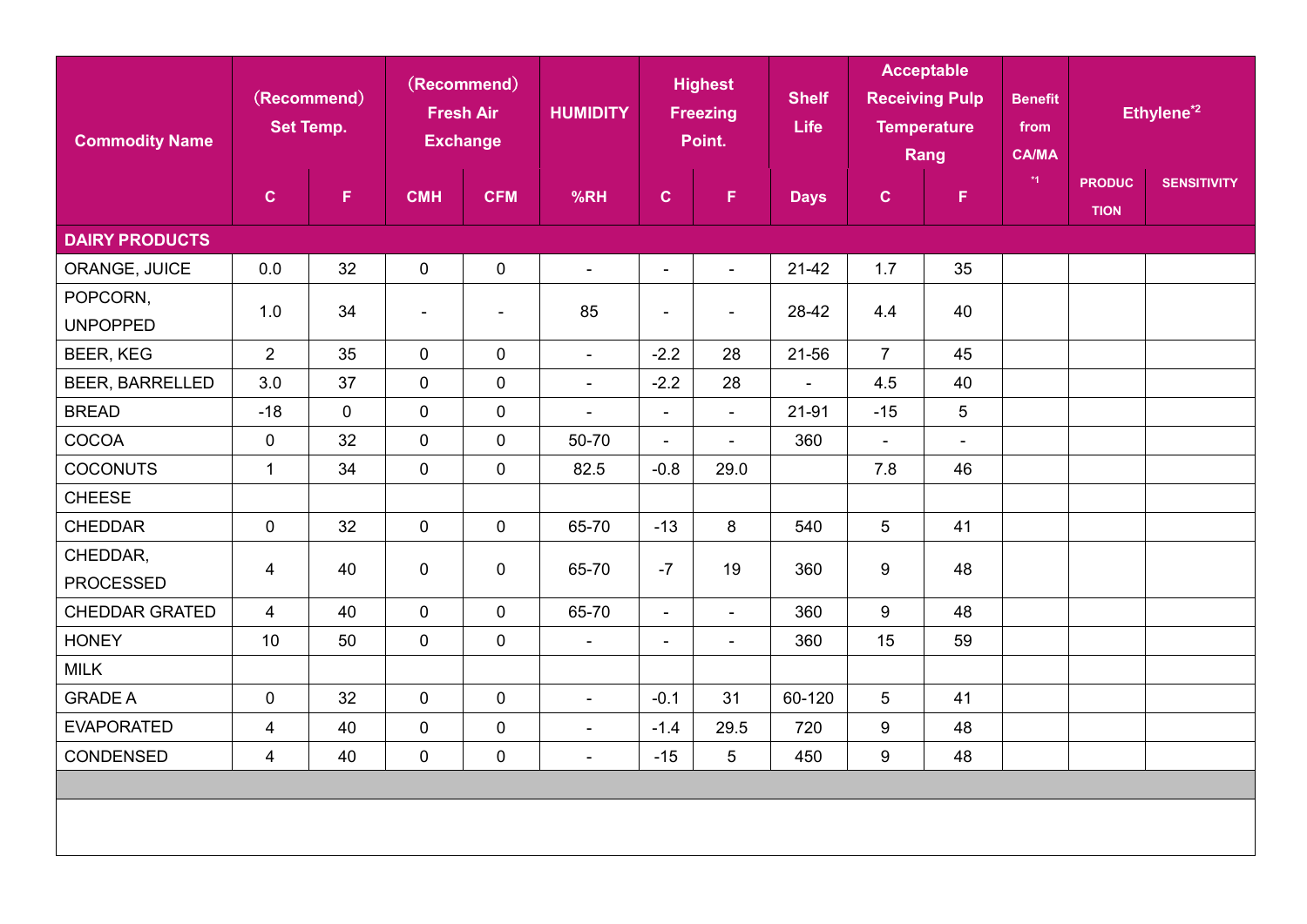| <b>Commodity Name</b>          | (Recommend)<br><b>Set Temp.</b> |                | (Recommend)<br><b>Fresh Air</b><br><b>Exchange</b> |              | <b>Highest</b><br><b>HUMIDITY</b><br><b>Freezing</b><br>Point. |                          | <b>Shelf</b><br>Life         | <b>Acceptable</b><br><b>Receiving Pulp</b><br><b>Temperature</b><br>Rang |              | <b>Benefit</b><br>from<br><b>CA/MA</b> | Ethylene <sup>*2</sup> |                              |                    |
|--------------------------------|---------------------------------|----------------|----------------------------------------------------|--------------|----------------------------------------------------------------|--------------------------|------------------------------|--------------------------------------------------------------------------|--------------|----------------------------------------|------------------------|------------------------------|--------------------|
|                                | $\mathbf{C}$                    | F.             | <b>CMH</b>                                         | <b>CFM</b>   | %RH                                                            | $\mathbf{C}$             | $\mathsf F$                  | <b>Days</b>                                                              | $\mathbf{C}$ | $\mathsf F$                            | $*1$                   | <b>PRODUC</b><br><b>TION</b> | <b>SENSITIVITY</b> |
| <b>MEAT</b>                    |                                 |                |                                                    |              |                                                                |                          |                              |                                                                          |              |                                        |                        |                              |                    |
| <b>BEEF, FRESH</b>             | $\mathbf 0$                     | 32             | $\overline{0}$                                     | $\mathbf 0$  | 88-92                                                          | $-2.2$                   | 28                           | $7-42$                                                                   | 5            | 41                                     |                        |                              |                    |
| BEEF, FROZEN                   | $-18$                           | $\overline{0}$ | $\overline{0}$                                     | $\mathbf 0$  | 90-95                                                          | $\blacksquare$           | $\overline{\phantom{a}}$     | 270-360                                                                  | $-15$        | 5                                      |                        |                              |                    |
| PORK, FRESH                    | $\mathbf 0$                     | 32             | $\overline{0}$                                     | $\mathbf 0$  | 85-90                                                          | $-2.2$                   | 28                           | $3 - 7$                                                                  | 5            | 41                                     |                        |                              |                    |
| PORK, FROZEN                   | $-18$                           | $\mathbf 0$    | $\overline{0}$                                     | $\mathbf 0$  | 90-95                                                          | $\overline{\phantom{a}}$ | $\blacksquare$               | 120-180                                                                  | $-15$        | 5                                      |                        |                              |                    |
| LAMB, FRESH                    | $\mathbf 0$                     | 32             | $\overline{0}$                                     | $\mathbf 0$  | 85-90                                                          | $-2.2$                   | 28                           | $5 - 12$                                                                 | 5            | 41                                     |                        |                              |                    |
| LAMB, FROZEN                   | $-18$                           | $\mathbf 0$    | $\overline{0}$                                     | $\mathbf 0$  | 90-95                                                          | $\blacksquare$           | $\blacksquare$               | 240-300                                                                  | $-15$        | 5                                      |                        |                              |                    |
| POULTRY, FRESH                 | $\mathbf 0$                     | 32             | $\mathbf 0$                                        | $\pmb{0}$    | 85-90                                                          | $-2.7$                   | 27                           | $\overline{7}$                                                           | 5            | 41                                     |                        |                              |                    |
| POULTRY, FROZEN                | $-18$                           | $\mathbf{0}$   | $\overline{0}$                                     | $\mathbf 0$  | 90-95                                                          | $\overline{\phantom{a}}$ | $\overline{\phantom{a}}$     | 240-360                                                                  | $-15$        | 5                                      |                        |                              |                    |
| <b>DUCK, FRESH</b>             | $\mathbf 0$                     | 32             | $\overline{0}$                                     | $\mathbf 0$  | 85.0                                                           | $-2.7$                   | 27                           | $\overline{7}$                                                           | 5            | 41                                     |                        |                              |                    |
| <b>TURKEY, FRESH</b>           | $\mathbf 0$                     | 32             | $\overline{0}$                                     | $\mathbf 0$  | 85.0                                                           | $-2.7$                   | 27                           | $\overline{7}$                                                           | 5            | 41                                     |                        |                              |                    |
| RABBIT, FRESH                  | $\mathbf 0$                     | 32             | $\overline{0}$                                     | $\pmb{0}$    | 90-95                                                          | $\overline{\phantom{a}}$ | $\blacksquare$               | $1-5$                                                                    | 5            | 41                                     |                        |                              |                    |
| RABBIT, FROZEN                 | $-18$                           | $\mathbf{0}$   | $\overline{0}$                                     | $\mathbf{0}$ | 90-95                                                          | $\blacksquare$           | $\overline{\phantom{a}}$     |                                                                          | $-15$        | 5                                      |                        |                              |                    |
| <b>VEAL, FRESH</b>             | $\mathbf 0$                     | 32             | $\overline{0}$                                     | $\mathbf 0$  | 90-95                                                          | $\overline{\phantom{a}}$ | $\overline{\phantom{a}}$     | $1 - 7$                                                                  | 5            | 41                                     |                        |                              |                    |
| <b>VEAL, FROZEN</b>            | $-18$                           | $\mathbf 0$    | $\mathbf 0$                                        | $\pmb{0}$    | 90-95                                                          | $\overline{\phantom{a}}$ | $\qquad \qquad \blacksquare$ | $\overline{\phantom{a}}$                                                 | $-15$        | 5                                      |                        |                              |                    |
| LIVERS(BEEF),<br><b>FRESH</b>  | $\mathbf 0$                     | 32             | $\mathbf 0$                                        | $\mathbf 0$  | 90                                                             | $-1.7$                   | 29                           | $1 - 5$                                                                  | 5            | 41                                     |                        |                              |                    |
| LIVERS(BEEF),<br><b>FROZEN</b> | $-18$                           | 0              | $\mathbf 0$                                        | $\mathbf 0$  | 90-95                                                          | $-1.7$                   | 29                           | $\blacksquare$                                                           | $-15$        | 5                                      |                        |                              |                    |
| <b>BEEF, CARCASS</b>           | $\mathbf 0$                     | 32             | $\overline{0}$                                     | $\mathbf 0$  | 85-90                                                          | $-1.7$                   | 29                           | $7 - 21$                                                                 | 5            | 41                                     |                        |                              |                    |
| BEEF,<br>DRIED CHIPPED         | 5                               | 41             | $\mathbf 0$                                        | $\mathbf 0$  | 15                                                             | $\blacksquare$           | $\blacksquare$               | 42-56                                                                    | 10           | 50                                     |                        |                              |                    |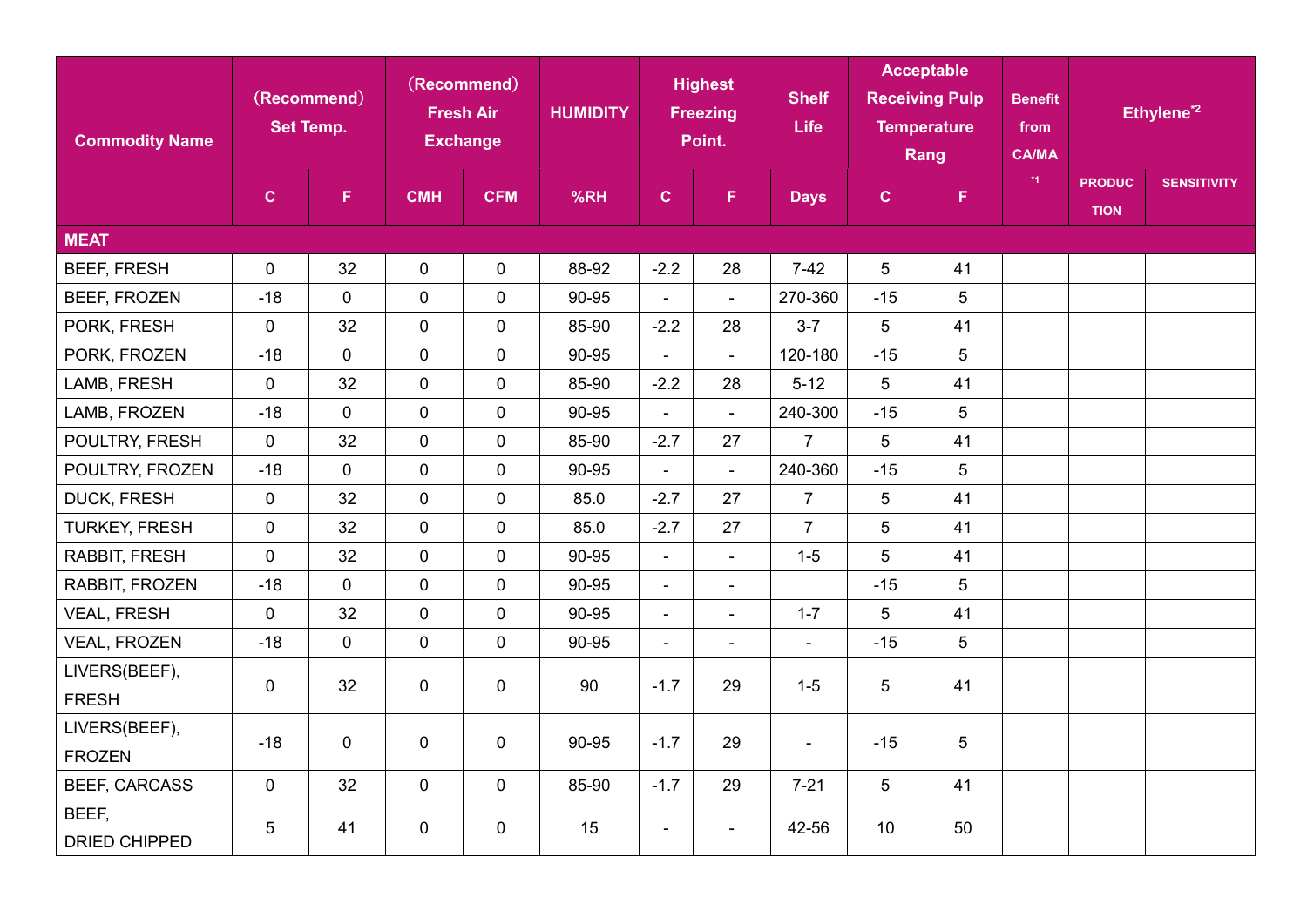| <b>Commodity Name</b> | (Recommend)<br><b>Set Temp.</b> |             | (Recommend)<br><b>Fresh Air</b><br><b>Exchange</b> |             | <b>Highest</b><br><b>HUMIDITY</b><br><b>Freezing</b><br>Point. |                          | <b>Shelf</b><br>Life     | <b>Acceptable</b><br><b>Receiving Pulp</b><br><b>Temperature</b><br>Rang |                          | <b>Benefit</b><br>from<br><b>CA/MA</b> |                           | Ethylene <sup>*2</sup>       |                           |
|-----------------------|---------------------------------|-------------|----------------------------------------------------|-------------|----------------------------------------------------------------|--------------------------|--------------------------|--------------------------------------------------------------------------|--------------------------|----------------------------------------|---------------------------|------------------------------|---------------------------|
|                       | $\mathbf{C}$                    | F.          | <b>CMH</b>                                         | <b>CFM</b>  | %RH                                                            | $\mathbf{C}$             | F.                       | <b>Days</b>                                                              | $\mathbf{C}$             | F.                                     | $^*1$                     | <b>PRODUC</b><br><b>TION</b> | <b>SENSITIVITY</b>        |
| <b>MEAT</b>           |                                 |             |                                                    |             |                                                                |                          |                          |                                                                          |                          |                                        |                           |                              |                           |
| PORK, BACKFAT         | $\mathbf 0$                     | 32          | $\mathbf 0$                                        | $\mathbf 0$ | 85.0                                                           | $\overline{\phantom{a}}$ | $\overline{\phantom{a}}$ | $3 - 7$                                                                  | 5                        | 41                                     |                           |                              |                           |
| PORK, BELLES          | $\mathbf 0$                     | 32          | $\mathbf 0$                                        | $\mathbf 0$ | 85.0                                                           | $\blacksquare$           | $\overline{\phantom{a}}$ | $3-5$                                                                    | 5                        | 41                                     |                           |                              |                           |
| PORK, CARCASS         | $\mathbf{0}$                    | 32          | $\mathbf{0}$                                       | $\mathbf 0$ | 85-90                                                          | $\blacksquare$           | $\blacksquare$           | $3-5$                                                                    | $\overline{5}$           | 41                                     |                           |                              |                           |
| PORK, SHOULDER        | $\mathbf 0$                     | 32          | $\mathbf 0$                                        | $\mathbf 0$ | 85.0                                                           | $-2.2$                   | 36                       | 120-180                                                                  | 5                        | 41                                     |                           |                              |                           |
| PORK, HAM, FRESH      | $\mathbf 0$                     | 32          | $\mathbf 0$                                        | $\mathbf 0$ | 80-85                                                          | $-1.7$                   | 29                       | $3-5$                                                                    | 5                        | 41                                     |                           |                              |                           |
| PORK,                 | $-18$                           | 0           | $\mathbf{0}$                                       | $\pmb{0}$   | 90-95                                                          | $\blacksquare$           | $\overline{\phantom{a}}$ | 180-240                                                                  | $-15$                    | 5                                      |                           |                              |                           |
| HAM, FROZEN           |                                 |             |                                                    |             |                                                                |                          |                          |                                                                          |                          |                                        |                           |                              |                           |
| BACON,                | $\overline{3}$                  | 37          | $\mathbf{0}$                                       | $\mathbf 0$ | 80-85                                                          | $\overline{\phantom{a}}$ | $\overline{\phantom{a}}$ | $14 - 21$                                                                | 8                        | 46                                     |                           |                              |                           |
| <b>MEDIUM FAT</b>     |                                 |             |                                                    |             |                                                                |                          |                          |                                                                          |                          |                                        |                           |                              |                           |
| SAUSAGE,              | $\mathbf 0$                     | 32          | $\mathbf 0$                                        | $\pmb{0}$   | 85.0                                                           | $-3.9$                   | 25                       | $7 - 21$                                                                 | 5                        | 41                                     |                           |                              |                           |
| <b>SMOKED</b>         |                                 |             |                                                    |             |                                                                |                          |                          |                                                                          |                          |                                        |                           |                              |                           |
|                       |                                 |             |                                                    |             |                                                                |                          |                          |                                                                          |                          |                                        |                           |                              |                           |
| <b>FISH</b>           |                                 |             |                                                    |             |                                                                |                          |                          |                                                                          |                          |                                        |                           |                              |                           |
| <b>FRESH</b>          | $\mathbf 0$                     | 32          | $\mathbf 0$                                        | $\pmb{0}$   | 90-95                                                          | $-2.2$                   | 28                       | $5 - 15$                                                                 | 5                        | 41                                     | $\mathsf{x}$              | $\mathbf{x}$                 | $\times$                  |
| <b>FROZEN</b>         | $-20$                           | $\mathbf 0$ | $\mathbf 0$                                        | $\mathbf 0$ | 90-95                                                          | $\blacksquare$           | $\blacksquare$           | 180-360                                                                  | $-15$                    | 5                                      | $\pmb{\times}$            | $\pmb{\times}$               | $\pmb{\times}$            |
| <b>SHELLFISH</b>      | $\mathbf 0$                     | 32          | $\mathbf 0$                                        | $\mathbf 0$ | 85-95                                                          | $-2.2$                   | 28                       | $3 - 7$                                                                  | 5                        | 41                                     | $\mathsf{x}$              | $\pmb{\times}$               | $\pmb{\times}$            |
| SHELLFISH,            | $-20$                           | $-4$        | $\mathbf 0$                                        | $\mathbf 0$ | 85-95                                                          | $-2.2$                   | 28                       | 90-240                                                                   | $-15$                    | 5                                      | $\boldsymbol{\mathsf{x}}$ | $\boldsymbol{\mathsf{x}}$    | $\pmb{\times}$            |
| <b>FROZEN</b>         |                                 |             |                                                    |             |                                                                |                          |                          |                                                                          |                          |                                        |                           |                              |                           |
| <b>SCALLOP MEAT</b>   | $\mathbf 0$                     | 32          | $\mathbf 0$                                        | $\pmb{0}$   | 95-100                                                         | $-2.2$                   | 28                       | 12                                                                       | $\overline{\phantom{a}}$ | $\overline{\phantom{a}}$               | $\mathsf{x}$              | $\boldsymbol{\mathsf{x}}$    | $\boldsymbol{\mathsf{x}}$ |
| SHRIMP, FROZEN        | $-20$                           | $-4$        | $\mathbf 0$                                        | $\mathbf 0$ | 90-95                                                          | $-2.2$                   | 28                       |                                                                          | $-17$                    | 1.4                                    | $\pmb{\times}$            | $\pmb{\times}$               | $\times$                  |
|                       |                                 |             |                                                    |             |                                                                |                          |                          |                                                                          |                          |                                        |                           |                              |                           |